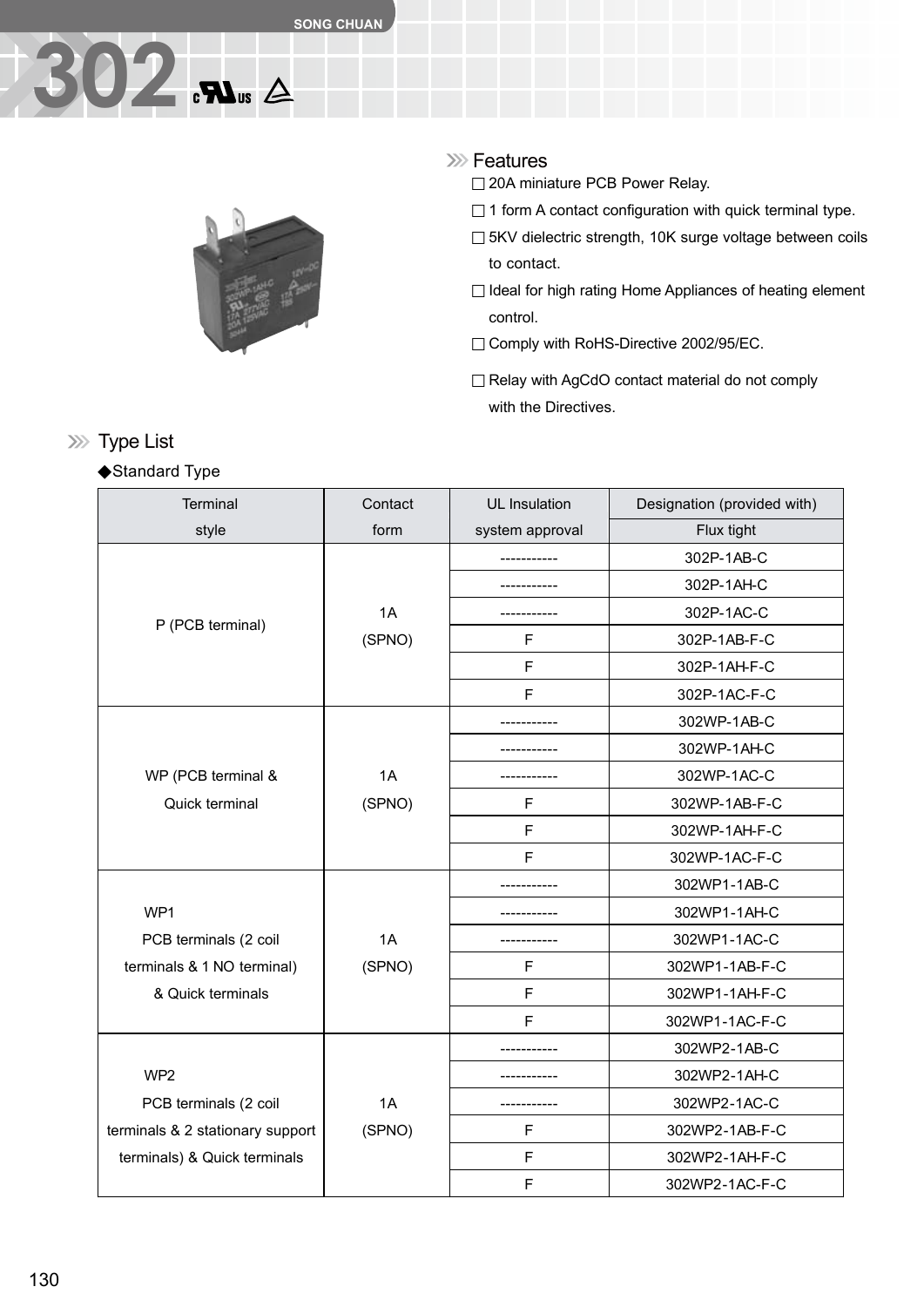**SONG CHUAN**

**302**

 $\overline{CHUAN}$  $\sum$ ONG

◆ High Sensitivity Type

|                                 |        |   | 302NP-1AB-C     |
|---------------------------------|--------|---|-----------------|
|                                 |        |   | 302NP-1AH-C     |
|                                 | 1A     |   | 302NP-1AC-C     |
| P (PCB terminal)                | (SPNO) | F | 302NP-1AB-F-C   |
|                                 |        | F | 302NP-1AH-F-C   |
|                                 |        | F | 302NP-1AC-F-C   |
|                                 |        |   | 302NWP-1AB-C    |
|                                 |        |   | 302NWP-1AH-C    |
| WP (PCB terminal &              | 1A     |   | 302NWP-1AC-C    |
| Quick terminal)                 | (SPNO) | F | 302NWP-1AB-F-C  |
|                                 |        | F | 302NWP-1AH-F-C  |
|                                 |        | F | 302NWP-1AC-F-C  |
|                                 |        |   | 302NWP1-1AB-C   |
| WP1                             |        |   | 302NWP1-1AH-C   |
| PCB terminals (2 coil           | 1A     |   | 302NWP1-1AC-C   |
| terminals & 1 NO terminal)      | (SPNO) | F | 302NWP1-1AB-F-C |
| & Quick terminals               |        | F | 302NWP1-1AH-F-C |
|                                 |        | F | 302NWP1-1AC-F-C |
|                                 |        |   | 302NWP2-1AB-C   |
| WP <sub>2</sub>                 |        |   | 302NWP2-1AH-C   |
| PCB terminals (2 coil terminals | 1A     |   | 302NWP2-1AC-C   |
| & 2 stationary support          | (SPNO) | F | 302NWP2-1AB-F-C |
| terminals) & Quick terminals    |        | F | 302NWP2-1AH-F-C |
|                                 |        | F | 302NWP2-1AC-F-C |

## >>>> Ordering Information

| 302       | N.                                                                           | <b>WP</b>                   | $\blacksquare$ | 1A | н |  | F |    |                                |                           |                                |
|-----------|------------------------------------------------------------------------------|-----------------------------|----------------|----|---|--|---|----|--------------------------------|---------------------------|--------------------------------|
| 1         | $\overline{2}$                                                               | 3                           |                | 4  | 5 |  | 6 |    | 7                              |                           |                                |
| 1.302     |                                                                              | -- Basic series designation |                |    |   |  |   |    |                                | 4. 1A                     | -- Single pole normally open   |
| 2. Blank  |                                                                              | -- Standard type            |                |    |   |  |   |    |                                | 5. B                      | -- Contact material AgCdO      |
| N         |                                                                              | -- High sensitivity type    |                |    |   |  |   |    |                                | BA                        | -- Contact material AgCdO + Au |
|           |                                                                              |                             |                |    |   |  |   |    |                                | C                         | -- Contact material AgNi       |
| 3. P      |                                                                              | -- PCB terminals            |                |    |   |  |   |    |                                | CA                        | -- Contact material AgNi + Au  |
| <b>WP</b> | -- PCB terminals and Quick terminals                                         |                             |                |    |   |  |   |    | H                              | -- Contact material AgSnO |                                |
| WP1       | -- PCB terminals (2 coil terminals and 1 NO<br>terminal) and Quick terminals |                             |                |    |   |  |   | HA | -- Contact material AgSnO + Au |                           |                                |
| WP2       | -- PCB terminals (2 coil terminals and 2                                     |                             |                |    |   |  |   |    | 6. Blank                       | -- Standard type          |                                |
|           | stationary support terminals) and                                            |                             |                |    |   |  |   |    | F                              | -- Class F                |                                |
|           | <b>Quick terminals</b>                                                       |                             |                |    |   |  |   |    |                                |                           |                                |
|           |                                                                              |                             |                |    |   |  |   |    |                                | 7. C                      | -- Flux tight                  |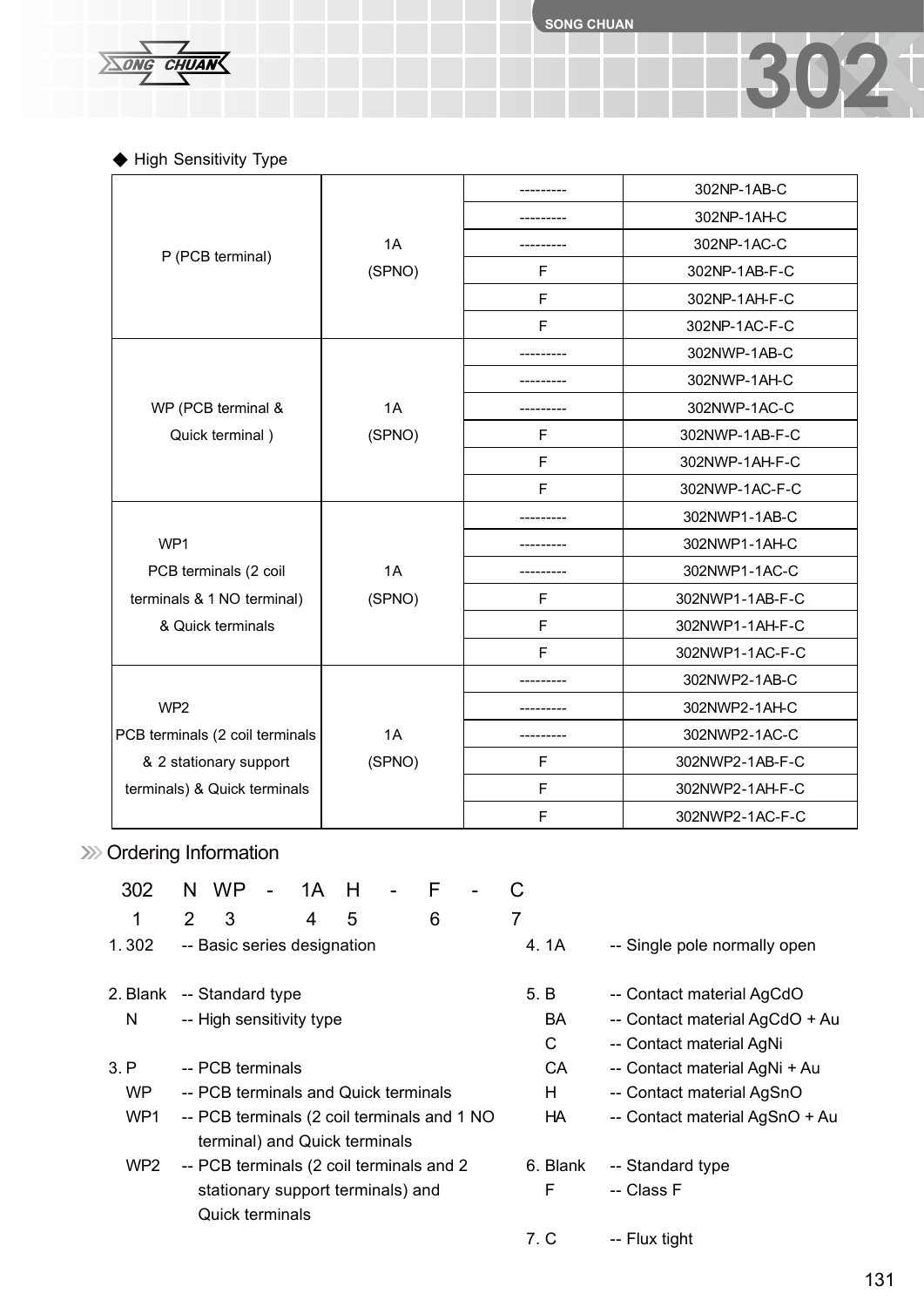

#### **XXX** Contact Rating

| load | 1111 |  |
|------|------|--|
| .    |      |  |

### >>> Coil Rating (DC)

### ◆Standard Type

| Rated          | Rated current       | Coil resistance     | Max. continuous | Pick up      | Drop out     | Power consumption |
|----------------|---------------------|---------------------|-----------------|--------------|--------------|-------------------|
| voltage        | $\pm$ 10 % at 23 °C | $\pm$ 10 % at 23 °C | voltage         | voltage(Max) | voltage(Min) | at rated          |
| (V)            | (mA)                | $(\Omega)$          | at 85°C         | at 23°C      | at 23°C      | voltage           |
| $\mathbf 3$    | 176                 | 17                  |                 |              |              |                   |
| 5              | 106                 | 47                  |                 |              |              |                   |
| $6\phantom{1}$ | 88                  | 68                  |                 |              |              |                   |
| 9              | 59                  | 153                 |                 |              |              |                   |
| 12             | 44                  | 272                 |                 |              |              |                   |
| 15             | 35                  | 425                 | 160 % of        | 75 % of      | 10 % of      |                   |
| 18             | 29                  | 611                 | rated           | rated        | rated        | approx. 0.53W     |
| 21             | 25                  | 832                 | voltage         | voltage      | voltage      |                   |
| 24             | 22                  | 1,087               |                 |              |              |                   |
| 36             | 15                  | 2,445               |                 |              |              |                   |
| 48             | 11                  | 4,347               |                 |              |              |                   |
| 60             | 8.8                 | 6,792               |                 |              |              |                   |
| 100            | 5.3                 | 18,868              |                 |              |              |                   |
| 110            | 4.8                 | 22,830              |                 |              |              |                   |

◆High Sensitivity Type

| Rated            | Rated current  | Coil resistance | Max. continuous | Pick up      | Drop out     | Power consumption |
|------------------|----------------|-----------------|-----------------|--------------|--------------|-------------------|
| voltage          | ±10 % at 23 °C | ±10 % at 23 °C  | voltage         | voltage(Max) | voltage(Min) | at rated          |
| (V)              | (mA)           | $(\Omega)$      | at 85°C         | at 23°C      | at 23°C      | voltage           |
| 3                | 133            | 22.5            |                 |              |              |                   |
| 5                | 80             | 62.5            |                 |              |              |                   |
| $\,6$            | 67             | 90              |                 |              |              |                   |
| $\boldsymbol{9}$ | 44             | 202.5           |                 |              |              |                   |
| 12               | 33             | 360             |                 |              |              |                   |
| 15               | 27             | 563             | 160 % of        | 75 % of      | 10 % of      |                   |
| 18               | 22             | 810             | rated           | rated        | rated        | approx. 0.4W      |
| 21               | 19             | 1,103           | voltage         | voltage      | voltage      |                   |
| 24               | 17             | 1,440           |                 |              |              |                   |
| 36               | 11             | 3,240           |                 |              |              |                   |
| 48               | 8.3            | 5,760           |                 |              |              |                   |
| 60               | 6.7            | 9,000           |                 |              |              |                   |
| 100              | 4.0            | 25,000          |                 |              |              |                   |
| 110              | 3.6            | 30,250          |                 |              |              |                   |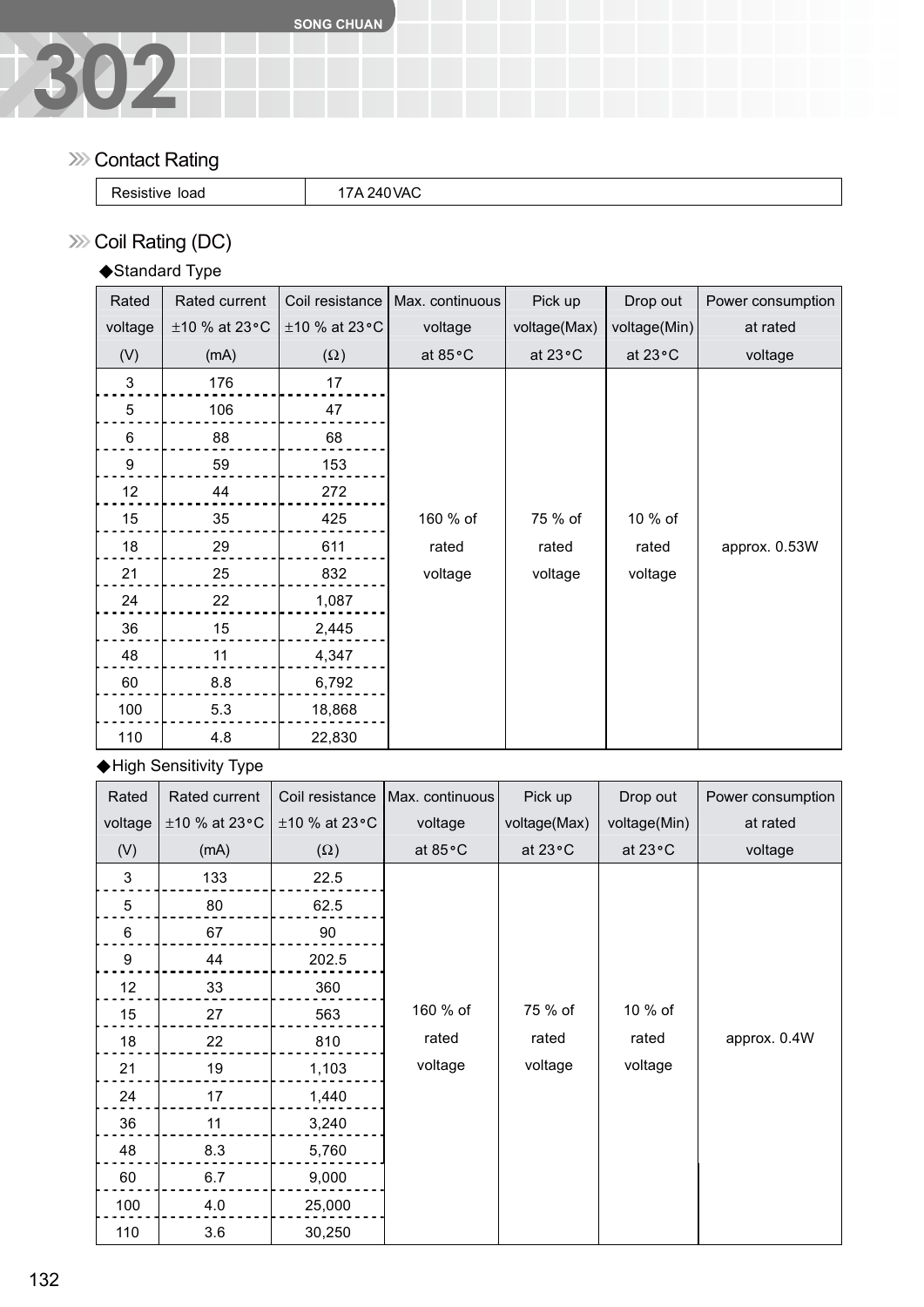

#### >>> Specification

| Contact material                     | AgSnO / AgNi / AgCdO alloy                         |                                     |  |  |  |
|--------------------------------------|----------------------------------------------------|-------------------------------------|--|--|--|
| Contact resistance <sup>(1)</sup>    | $50 \text{m}\Omega$ Max.                           |                                     |  |  |  |
| Operate time (1)                     | 20ms Max.                                          |                                     |  |  |  |
| Release time <sup>(1)</sup>          | 10ms Max.                                          |                                     |  |  |  |
| Insulation resistance <sup>(1)</sup> | 1000MΩ Min. (DC 500V)                              |                                     |  |  |  |
| Dielectric strength <sup>(1)</sup>   | Between open contact : AC 1000V, 50/60Hz 1 min.    |                                     |  |  |  |
|                                      | Between contact and coil: AC 5000V, 50/60Hz 1 min. |                                     |  |  |  |
| Vibration resistance                 | Operating extremes                                 | $10\!\sim\!55$ Hz, amplitude 1.5 mm |  |  |  |
|                                      | Damage limits                                      | $10\!\sim\!55$ Hz, amplitude 1.5 mm |  |  |  |
| Shock resistance                     | Operating extremes                                 | 10G                                 |  |  |  |
|                                      | Damage limits                                      | 100G                                |  |  |  |
|                                      | Mechanical                                         | 10,000,000 operations               |  |  |  |
|                                      |                                                    | (frequency 18,000 operations/hr)    |  |  |  |
| Life expectancy                      | Electrical                                         | 100,000 operations                  |  |  |  |
|                                      |                                                    | (frequency 1,800 operations/hr)     |  |  |  |
| Operating ambient temperature        | $-40 \sim +85$ °C (no freezing)                    |                                     |  |  |  |
| Weight                               | Approx. 17 g                                       |                                     |  |  |  |

Note: (1) initial value

#### >>> Safety Approval

| Certified | ' CUL<br>NUL. | TUV        |
|-----------|---------------|------------|
| File No.  | E88991        | R 50025929 |

## >>>> Safety Approval Rating

| UL / CUL                | <b>TUV</b>         |                           |  |
|-------------------------|--------------------|---------------------------|--|
| $B \cdot BA/C \cdot CA$ | $H \cdot HA$       |                           |  |
| 20A 277VAC              | 20A 277VAC         | 17A 250VAC                |  |
| 1 1/2HP 250VAC          | 1 1/2HP 250VAC     | 20A 250VAC                |  |
| <b>1HP 125VAC</b>       | 8A 120VAC Tungsten | 12A 250VAC cos $\phi$ 0.4 |  |

#### >>>> Outline Dimensions



**302**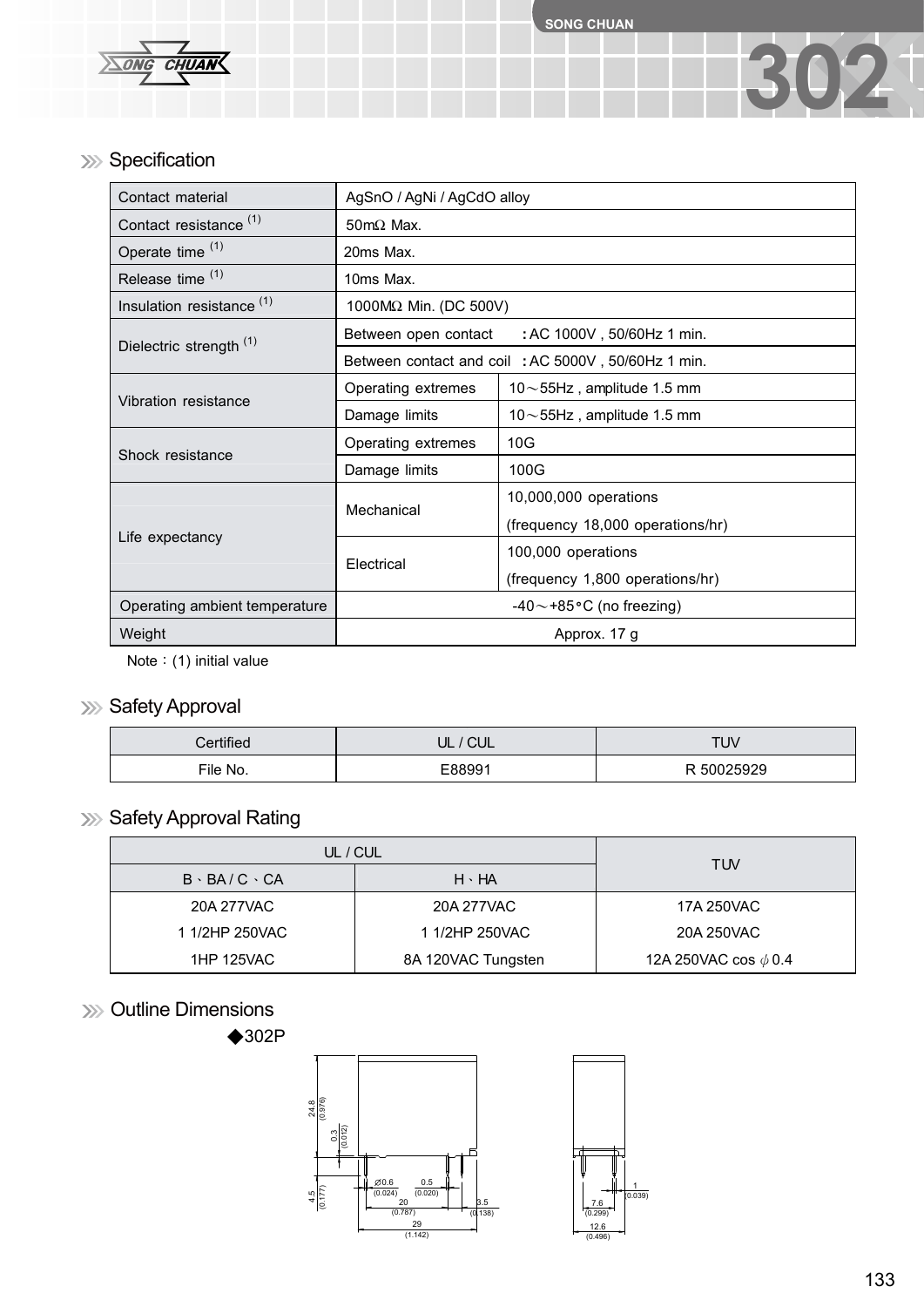**SONG CHUAN**

# **302**

◆302WP





◆302WP1





◆302WP2





 $\int_{0}^{\infty}$ 

 $\begin{bmatrix} 0 \\ 0 \\ 0 \end{bmatrix}$ 

Wiring Diagram BOTTOM VIEW